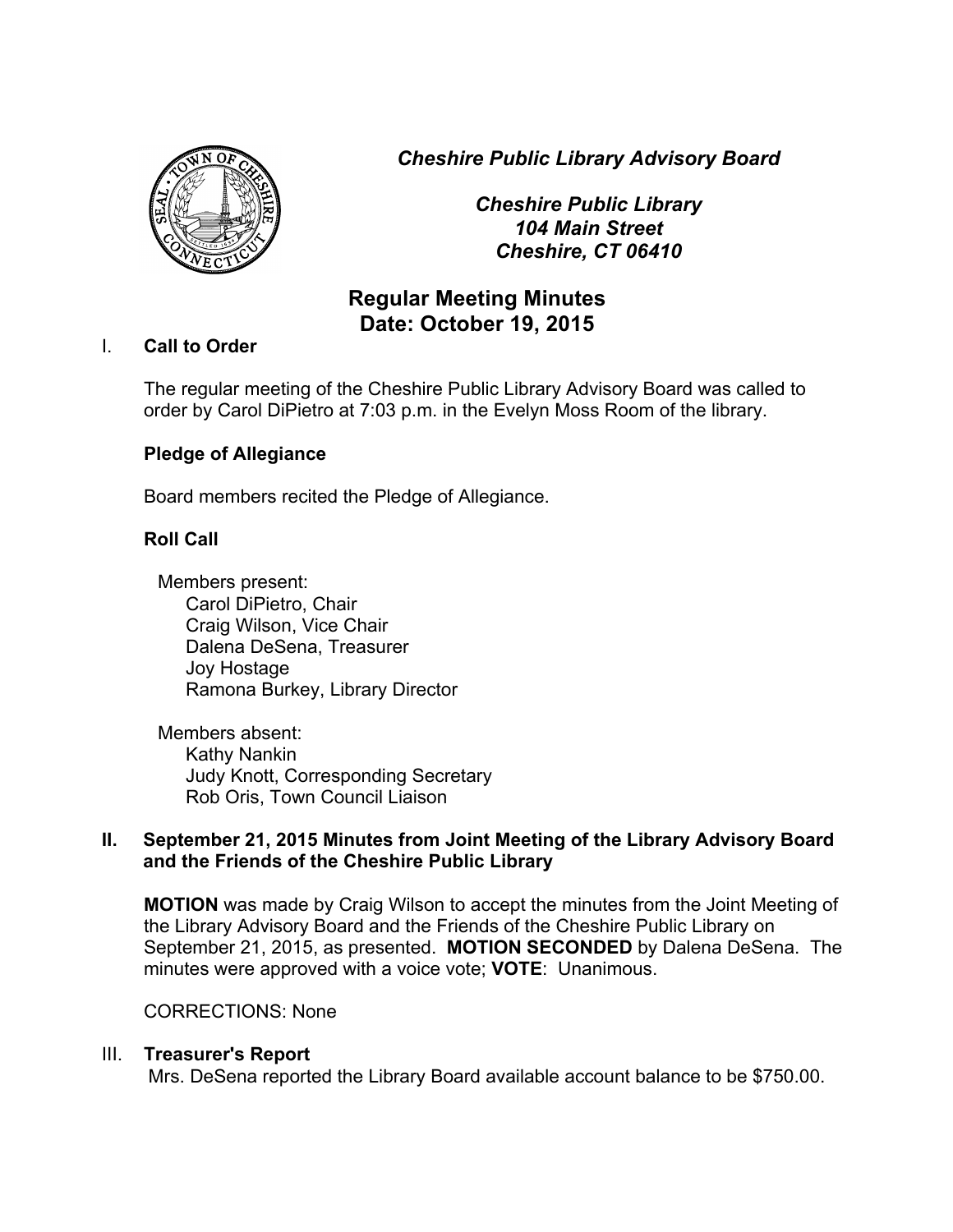#### IV. **Reports of Committees**

#### A. School-Library Partnership

No report.

#### V. **Communications**

Mrs. DiPietro reported that Judy Knott has resigned from the Board. She reported that there were many emails on her listserv this past month from various boards discussing how they removed board members.

Mrs. Hostage reported that she'd read about the Simsbury Library's chess club for students, and that the Hartford Courant had done a good job of listing the Cheshire Public Library's movie programs over the summer.

### VI. **Report of the Chair –** Carol DiPietro, Chair

Mrs. DiPietro passed around several news clippings about various programs offered in Connecticut libraries, including the Bouncing Babies program in Cheshire. She reminded the board that the Friends of the Library book sale is this Wednesday through Sunday 10/21 through 10/25. Mrs. DiPietro, Mrs. DeSena and Mrs. Burkey will be attending the ACLB conference at the University of Hartford on November 6.

VII. **Report of the Library Director –** Ramona Burkey presented her report, which was also emailed to the Board.

### **Technology**

We have our new telephones, and they are slated to "go live" this week.

### **Programs and Services**

We will be closed on Wednesday 11/11 for Veterans Day. Our Sunday hours (1:00 p.m. to 5:00 p.m.) begin on November 1 and continue through March 2016. We have many programs and concerts scheduled on Sunday afternoons in the coming months.

#### *Selected Upcoming Events (more programs, info, exact dates and registration at cheshirelibrary.org):*

- Preschool Learning Lab: Tuesdays at 10:00 a.m.; ages 3-6.
- Movie Matinees: Tuesdays at 1:00 p.m.
- Tween Tuesdays (ages 7-12): Tuesdays at 4:00 p.m.
- Tune Time for Tots: Wednesdays at 9:30 and 11:00 a.m. (ages 1-2 and 2-3).
- ABC Amigos Bilingual Storytime: Fridays at 10:00 a.m. (ages 3-6)
- Yu-Gi-Oh, Teen Games, Teen Time, Anime Club: Friday afternoons at 2:30 or 3:00 p.m.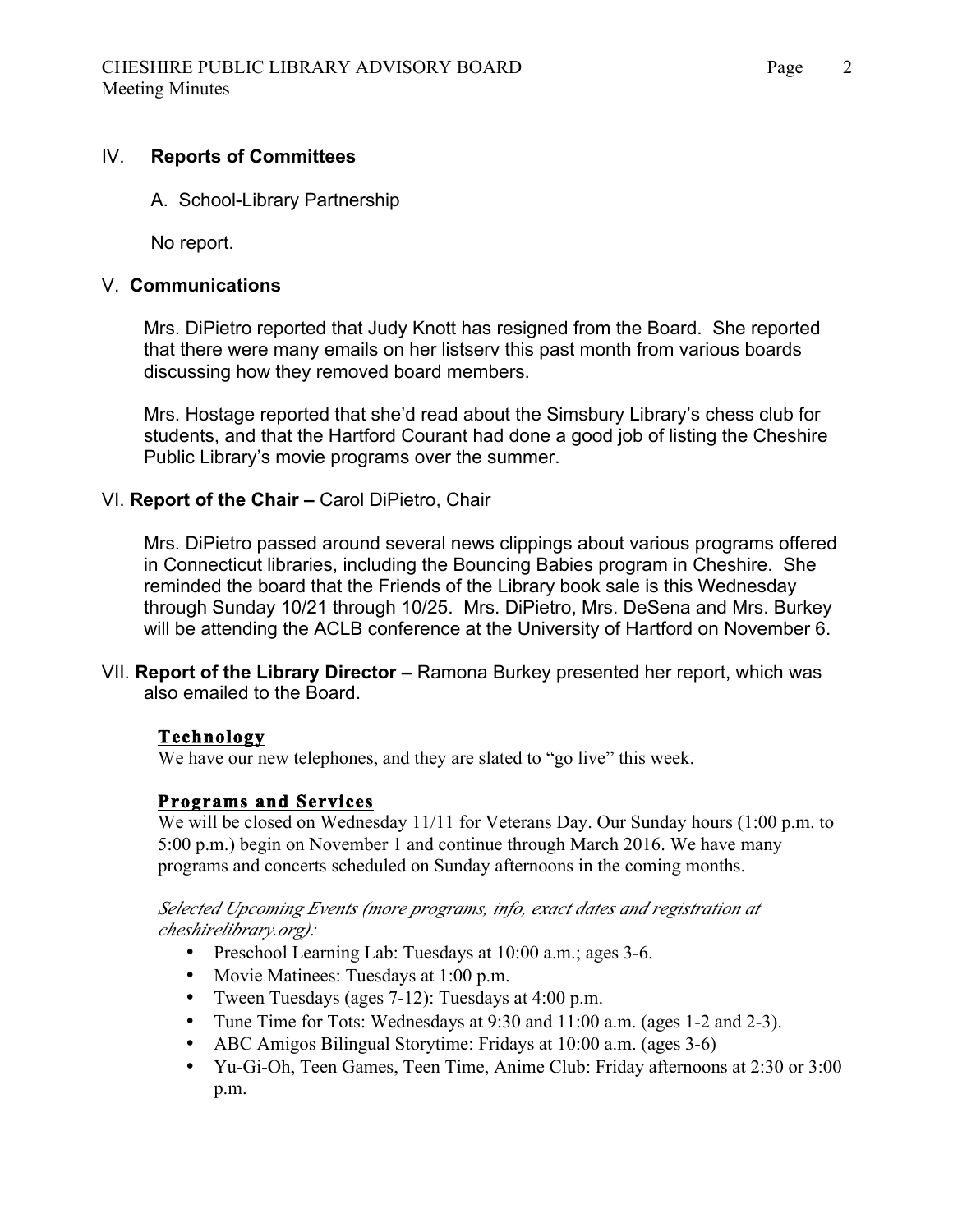## CHESHIRE PUBLIC LIBRARY ADVISORY BOARD Page Meeting Minutes

- Donuts with Grownups Storytime: Saturday 11/7 at 10:00 a.m.
- Bouncing Babies (birth to 2): Mondays at 10:00 a.m.
- "Who Was" Book Club: Wednesday 10/21 at 4:00 p.m.
- *Friends of the Library Semi-Annual Book Sale: Wednesday 10/21 Sunday 10/25.*
- Halloween Read-Aloud with the Future Educators of America: Thursday 10/22 at 3:30 p.m.
- "Howlarious Halloween Show with Mary Jo Maichack, Storyteller": Monday 10/26 at 6:00 p.m.
- "Retirement Income Planning": Tuesday 10/27 at 6:15 p.m.
- Comparative Religion Series: "Honest Conversations with Muslim Neighbors": Wednesday 10/28 at 6:30 p.m.
- Halloween Storytime and Parade: Thurs. 10/29 at 4:00 p.m. and 6:00 p.m.
- Anime Club Halloween Cosplay Extravaganza: Friday 10/30 at 3:00 p.m.
- Fab Films: "Home" Saturday 10/31 at 2:00 p.m.
- "The Nutcracker" by the Brass City Ballet: Sunday 11/1 at 3:00 p.m.
- "Genetic Genealogy": Monday 11/2 at 6:30 p.m.
- Ask A Lawyer: First Thursday of every month from  $6:00 8:00$  p.m. in the Moss Room
- Drop-In Tech Help: Monday 11/2 at 4:00 p.m.
- Cheshire Cats Classics Book Club: Monday 11/2 at 7:00 p.m.
- "Color Yourself Calm" (coloring for adults): Wednesday 11/4 at 6:00 p.m.
- "STEAM Punks: Middle School Edition": Thursday 11/5 at 3:00 p.m.
- "Hypnosis for Stress Reduction and Relaxation": Thursday 11/5 at 6:30 p.m.
- "It's Time for Tea": Saturday 11/7 at 2:00 p.m.
- "The Lion, the Witch and the Wardrobe" by Hempstead Stage: Sunday 11/8 at 2:00 p.m.
- "Long Term Care": Tuesday 11/10 at 6:15 p.m.
- Hard Tango Chamber Band: Sunday 11/15 at 2:00 p.m.

## **Personnel**

It is with sadness that I announce that Nicole Dolat, Children's Librarian, will be leaving us for a fulltime Children's Librarian position at the Prosser Public Library in Bloomfield, CT. Our loss is Bloomfield's gain, and Nicole will be greatly missed. Her last day is October 23.

## **Financial**

## **Buildings and Grounds**

After this week's semi-annual book sale, the Friends of the Library will be moving their book sorting area to the Upper Level, and the Children's Librarians will move their offices to the Lower Level where the Friends formerly had their sorting area. This will be the first time in decades that all library staff offices will be on the same floor of the library.